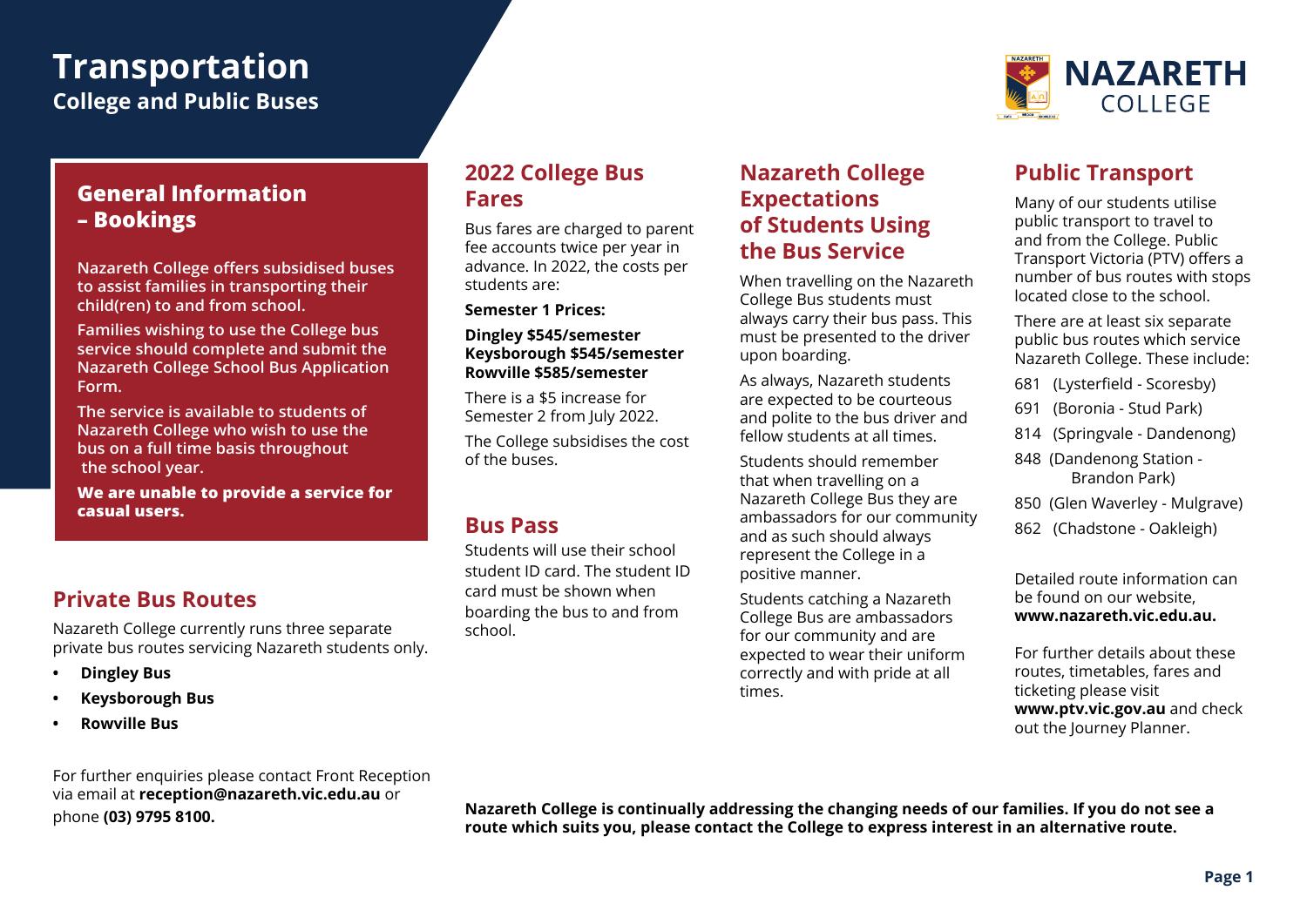# **Dingley Bus Timetable – Route**



# **To Nazareth**

| <b>Stop</b>    | <b>Address</b>                     | <b>AM</b> |
|----------------|------------------------------------|-----------|
| 1              | 210 Centre Dandenong Road, Dingley | 7.32      |
| 2              | 43 Centre Dandenong Road, Dingley  | 7.35      |
| 3              | 580 Springvale Road, Springvale    | 7.40      |
| $\overline{4}$ | 426 Springvale Road, Springvale    | 7.43      |
| 5              | 306 Springvale Road, Springvale    | 7.46      |
| 6              | 90 Springvale Road, Springvale     | 7.50      |
| 7              | 6 Police Road, Mulgrave            | 7.55      |
| 8              | 105 Wanda Street, Mulgrave         | 7.58      |
| 9              | 17 Albany Drive, Mulgrave          | 8.00      |
| 10             | 103 Albany Drive, Mulgrave         | 8.02      |
| 11             | 215 Police Road, Mulgrave          | 8.05      |
|                | <b>Nazareth College</b>            | 8.10      |

**All Stops at designated PTV bus stops.**

## **From Nazareth**

| <b>Stop</b> | <b>Address</b>                     | <b>PM</b> |
|-------------|------------------------------------|-----------|
|             | <b>Nazareth College</b>            | 3.30      |
| 1           | 215 Police Road, Mulgrave          | 3.34      |
| 2           | 96 Albany Drive, Mulgrave          | 3.37      |
| 3           | 20 Albany Drive, Mulgrave          | 3.39      |
| 4           | 114 Wanda Street, Mulgrave         | 3.41      |
| 5           | 6 Police Road, Mulgrave            | 3.43      |
| 6           | 85A Springvale Road, Springvale    | 3.47      |
| 7           | 377 Springvale Road, Springvale    | 3.50      |
| 8           | 493 Springvale Road, Springvale    | 3.52      |
| 9           | 675 Springvale Road, Springvale    | 3.54      |
| 10          | 88 Centre Dandenong Road, Dingley  | 4.00      |
| 11          | 210 Centre Dandenong Road, Dingley | 4.03      |

**All Stops at designated PTV bus stops.**

**[+61 3] 9795 8100 [+61 3] 9795 1208** 

倡

**enquiry@nazareth.vic.edu.au** <sup>1</sup> www.nazareth.vic.edu.au

TRI

Manning Drive, **Page 2 Page 2 Page 2 Page 2 Page 2 Page 2 Page 2 Page 2 Page 2 Page 2 NOBLE PARK NORTH, VIC 3174**

**PO Box 1289, WAVERLEY GARDENS, VIC 3170**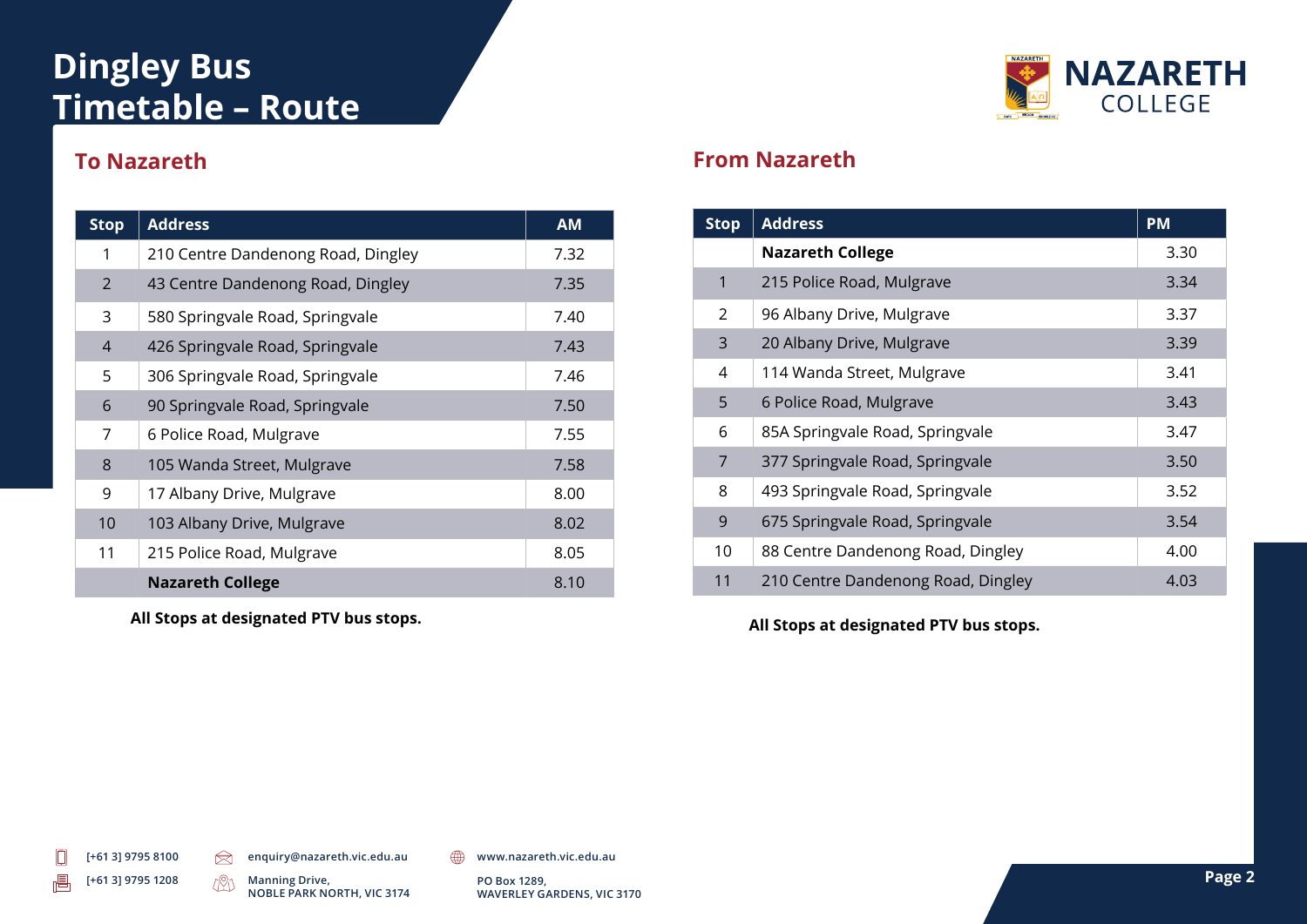# **Keysborough Bus Timetable – Route**



## **To Nazareth**

| <b>Stop</b>    | <b>Address</b>                                                      | <b>AM</b> |
|----------------|---------------------------------------------------------------------|-----------|
| 1              | 55 Island Point Avenue, Waterways                                   | 7.34      |
| 2              | 15 Burdekin Blvd, Waterways, PTV Bus Stop                           | 7.38      |
| 3              | 127 Keylana Drive, Keysborough                                      | 7.44      |
| $\overline{4}$ | 54 Keylana Drive, Keysborough, PTV Bus Stop                         | 7.44      |
| 5              | 1 Harlequin Drive, Keysborough                                      | 7.46      |
| 6              | 82 Stanley Road, Keysborough                                        | 7.48      |
| 7              | 2 Milton Street, Keysborough, PTV Bus Stop                          | 7.48      |
| $\mathsf{R}$   | 111 Westwood Blvd, Keysborough                                      | 7.49      |
| 9              | 45 Petunia Drive, Keysborough                                       | 7.50      |
| 10             | 1 Stanley Road, Keysborough, PTV Bus Stop at<br>Keysborough Reserve | 7.52      |
| 11             | Resurrection Primary School, Corrigan Road                          | 7.56      |
| 12             | 320 Corrigan Road, Keysborough, PTV Bus Stop                        | 7.57      |
| 13             | 218 Corrigan Road, Noble Park, PTV Bus Stop                         | 7.58      |
| 14             | 1083 Heatherton Road, Noble Park, PTV Bus Stop                      | 8.02      |
| 15             | 1 Heatherton Road, Noble Park                                       | 8.04      |
| 16             | 42 Chandler Road, Noble Park                                        | 8.13      |
|                | <b>Nazareth College</b>                                             | 8.20      |

**Bus Stops at designated PTV bus stops where possible.**

### **From Nazareth**

| <b>Stop</b>    | <b>Address</b>                                   | <b>PM</b> |
|----------------|--------------------------------------------------|-----------|
|                | <b>Nazareth College</b>                          | 3.30      |
| $\mathbf{1}$   | 27 Chandler Road, Noble Park                     | 3.36      |
| 2              | 1 Heatherton Road, Noble Park, PTV Bus Stop      | 3.38      |
| 3              | 1072 Heatherton Road, Noble Park, PTV Bus Stop   | 3.40      |
| 4              | 197 Corrigan Road, Noble Park                    | 3.41      |
| 5              | 285 Corrigan Road, Foodworks, Keyborough         | 3.44      |
| 6              | Resurrection Primary School, PTV Bus Stop        | 3.45      |
| $\overline{7}$ | 327 Cheltenham Road, Keyborough                  | 3.47      |
| 8              | Church Road, opposite Petunia Drive, Keysborough | 3.51      |
| 9              | 112 Westwood Blvd, Keyborough                    | 3.54      |
| 10             | 1 Milton Street, Keysborough, PTV Bus Stop       | 3.55      |
| 11             | 84 Stanley Road, Keysborough                     | 3.55      |
| 12             | 28 Church Road, Keysborough                      | 3.56      |
| 13             | 49 Keylana Drive, Keysborough                    | 3.59      |
| 14             | 127 Keylana Drive, Keysborough                   | 4.00      |
| 15             | 20 Burdekin Blvd, Waterways                      | 4.04      |
| 16             | 55 Island Point Avenue, Waterways                | 4.07      |

#### **Bus Stops at designated PTV bus stops where possible.**

**enquiry@nazareth.vic.edu.au www.nazareth.vic.edu.au CRICOS Provider No: 01097 M**

倡

 $\otimes$ TPD **NOBLE PARK NORTH, VIC 3174**

Manning Drive, **Page 3 Page 3 Page 3 Page 3 Page 3 Page 3 Page 3 Page 3 PO Box 1289, WAVERLEY GARDENS, VIC 3170**